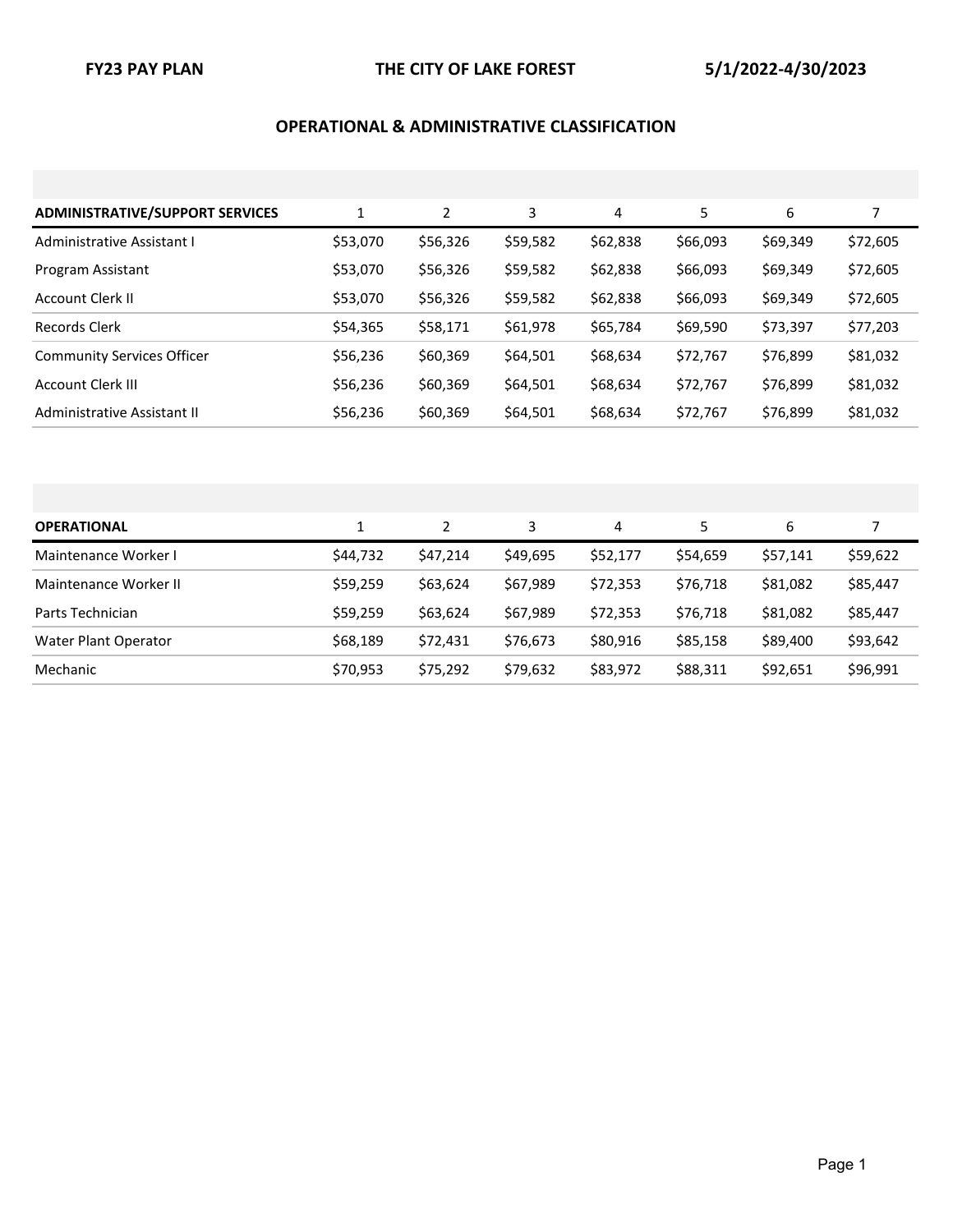# **TECHNICAL & PROFESSIONAL CLASSIFICATION**

| <b>TECHNICAL/PROFESSIONAL I</b> |          | 2        | 3        | 4        | 5        | 6        |           |
|---------------------------------|----------|----------|----------|----------|----------|----------|-----------|
| Management Intern               | \$40,055 | \$42,148 | \$44,241 | \$46,334 | \$48,427 | \$50,520 | \$52,613  |
| Graphic Designer                | \$52,080 | \$54,254 | \$56,429 | \$58,603 | \$60,777 | \$62,951 | \$65,125  |
| <b>Assistant Planner</b>        | \$57,324 | \$60,964 | \$64,604 | \$68,245 | \$71,885 | \$75,525 | \$79,165  |
| Mkting/Commun Specialist        | \$64,804 | \$68,191 | \$71,579 | \$74,967 | \$78,355 | \$81,743 | \$85,130  |
| <b>Engineering Technician</b>   | \$66,526 | \$70,973 | \$75,420 | \$79,867 | \$84,314 | \$88,761 | \$93,208  |
| <b>Planning Technician</b>      | \$66,526 | \$70,973 | \$75,420 | \$79,867 | \$84,314 | \$88,761 | \$93,208  |
| <b>Building Inspector</b>       | \$73,548 | \$78,297 | \$83,046 | \$87,794 | \$92,543 | \$97,292 | \$102,041 |
| <b>Engineering Assistant</b>    | \$73,548 | \$78,297 | \$83,046 | \$87,794 | \$92,543 | \$97,292 | \$102,041 |

| <b>TECHNICAL/PROFESSIONAL II</b> |          | 2        | 3        | 4        | 5        | 6         |           |
|----------------------------------|----------|----------|----------|----------|----------|-----------|-----------|
| <b>Business Analyst</b>          | \$75,157 | \$80,147 | \$85,136 | \$90,126 | \$95,115 | \$100,105 | \$105,094 |
| PC/LAN Support Specialist        | \$75,157 | \$80,147 | \$85,136 | \$90,126 | \$95,115 | \$100,105 | \$105,094 |
| Plan Reviewer                    | \$75,157 | \$80,147 | \$85,136 | \$90,126 | \$95,115 | \$100,105 | \$105,094 |
| Firefighter                      | \$67,011 | \$72,529 | \$74,445 | \$81,271 |          |           |           |
| Firefighter Paramedic            | \$72,768 | \$76,997 | \$81,816 | \$87,804 | \$92,377 | \$98,169  | \$105,238 |
| Police Officer                   | \$73,546 | \$78,509 | \$83,471 | \$87,997 | \$92,935 | \$97,873  | \$109,877 |
| Social Worker                    | \$74,068 | \$78,598 | \$83,128 | \$87,659 | \$92,189 | \$96,719  | \$101,249 |

| <b>TECHNICAL/PROFESSIONAL III</b> |          |          | 3        | 4        | 5.       | 6        |          |
|-----------------------------------|----------|----------|----------|----------|----------|----------|----------|
| Management Analyst                | \$67,400 | \$71,023 | \$74.647 | \$78,270 | \$81,893 | \$85,517 | \$89,140 |
| Staff Accountant I                | \$70,302 | \$73,977 | \$77,652 | \$81,328 | \$85,003 | \$88,678 | \$92,353 |
| City Clerk                        | \$70,302 | \$73,977 | \$77,652 | \$81,328 | \$85,003 | \$88,678 | \$92,353 |
| Human Resources Generalist        | \$70,302 | \$73,977 | \$77,652 | \$81,328 | \$85,003 | \$88,678 | \$92,353 |
| <b>Staff Accountant II</b>        | \$75,645 | \$79,615 | \$83,585 | \$87,554 | \$91,524 | \$95,494 | \$99,463 |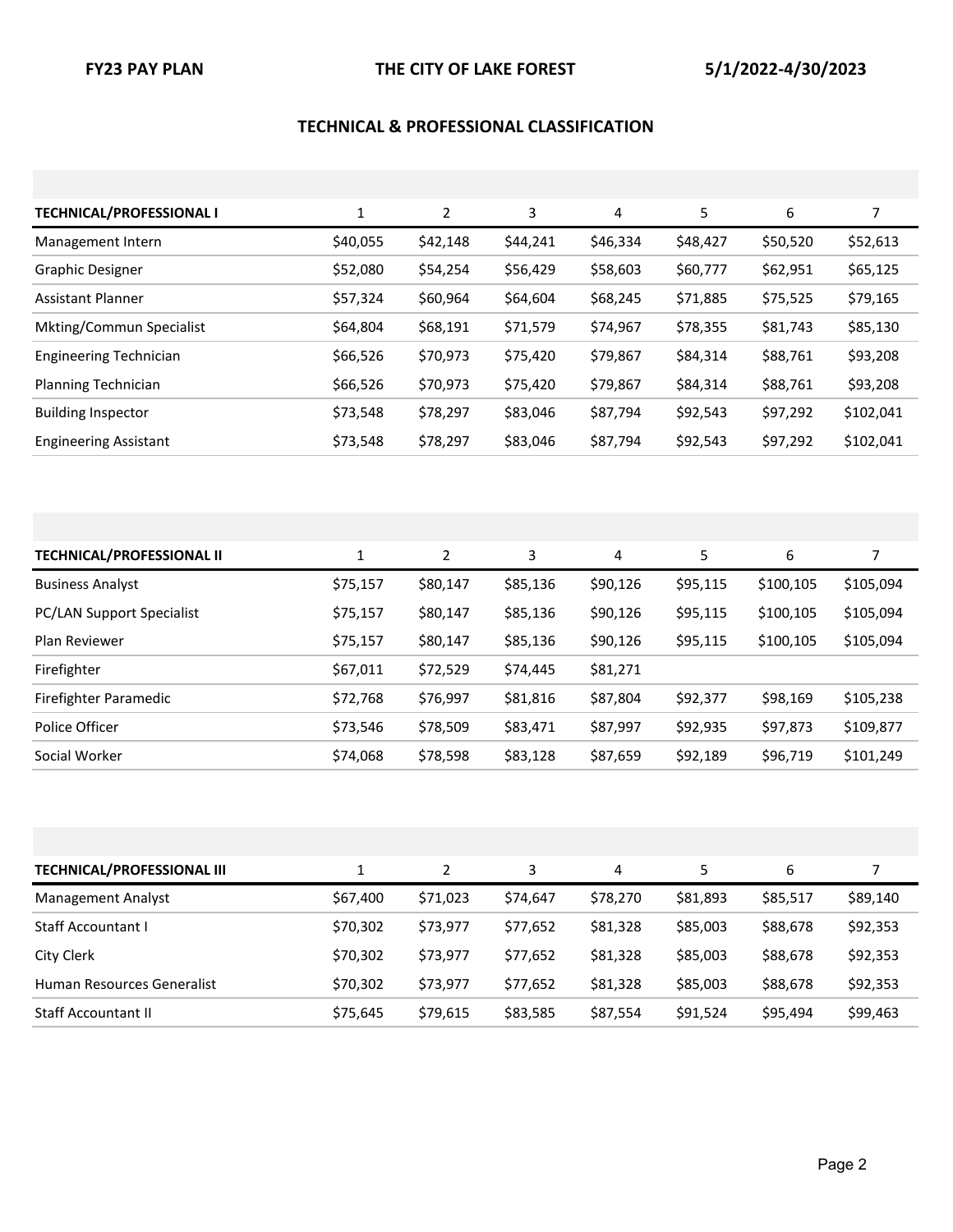# **SUPERVISORY CLASSIFICATION**

| <b>SUPERVISORY I</b> |          |          |          | 4        |           | 6         |           |
|----------------------|----------|----------|----------|----------|-----------|-----------|-----------|
| Program Supervisor   | \$53,881 | \$57,303 | \$60,725 | \$64,147 | \$67,568  | \$70,990  | \$74,412  |
| Youth Worker         | \$53,881 | \$57,303 | \$60,725 | \$64,147 | \$67,568  | \$70,990  | \$74,412  |
| Supervisor I         | \$86,406 | \$90,310 | \$94.214 | \$98,118 | \$102.023 | \$105.927 | \$109,831 |
| Lead Code Enforcer   | \$86,406 | \$90,310 | \$94,214 | \$98,118 | \$102,023 | \$105,927 | \$109,831 |
| Lead Plan Reviewer   | \$86,406 | \$90,310 | \$94,214 | \$98,118 | \$102,023 | \$105,927 | \$109,831 |

| <b>SUPERVISORY II</b>             |           |           | 3         | 4         | 5         | 6         |           |
|-----------------------------------|-----------|-----------|-----------|-----------|-----------|-----------|-----------|
| Supervisor II                     | \$94,556  | \$98,099  | \$101,642 | \$105,186 | \$108,729 | \$112,272 | \$115,815 |
| <b>Chief Water Plant Operator</b> | \$94,556  | \$98,099  | \$101,642 | \$105,186 | \$108,729 | \$112,272 | \$115,815 |
| <b>Engineering Supervisor</b>     | \$94,556  | \$98,099  | \$101,642 | \$105,186 | \$108,729 | \$112,272 | \$115,815 |
| Cemetery Sexton                   | \$94,556  | \$98,099  | \$101,642 | \$105,186 | \$108,729 | \$112,272 | \$115,815 |
| Fire Lieutenant Paramedic         | \$108,472 | \$112,378 | \$114,115 | \$115,853 | \$117,590 | \$119,328 | \$121,065 |
| Police Sergeant                   | \$114,667 | \$117,086 | \$119,505 | \$121,924 | \$124,343 | \$126,762 | \$129,181 |

| <b>SUPERVISORY III</b>        | <b>Min</b> | Max       |
|-------------------------------|------------|-----------|
| Program Manager               | \$67,400   | \$92,940  |
| Planner                       | \$67,400   | \$92,940  |
| <b>Communications Manager</b> | \$73,614   | \$113,497 |
| Assistant to the City Manager | \$85,075   | \$110,473 |
| Assistant to PW Director      | \$85,075   | \$110,473 |
| <b>CROYA Manager</b>          | \$85,075   | \$110,473 |
| Senior Resources Manager      | \$85,075   | \$110,473 |
| Senior Planner                | \$85,075   | \$110,473 |